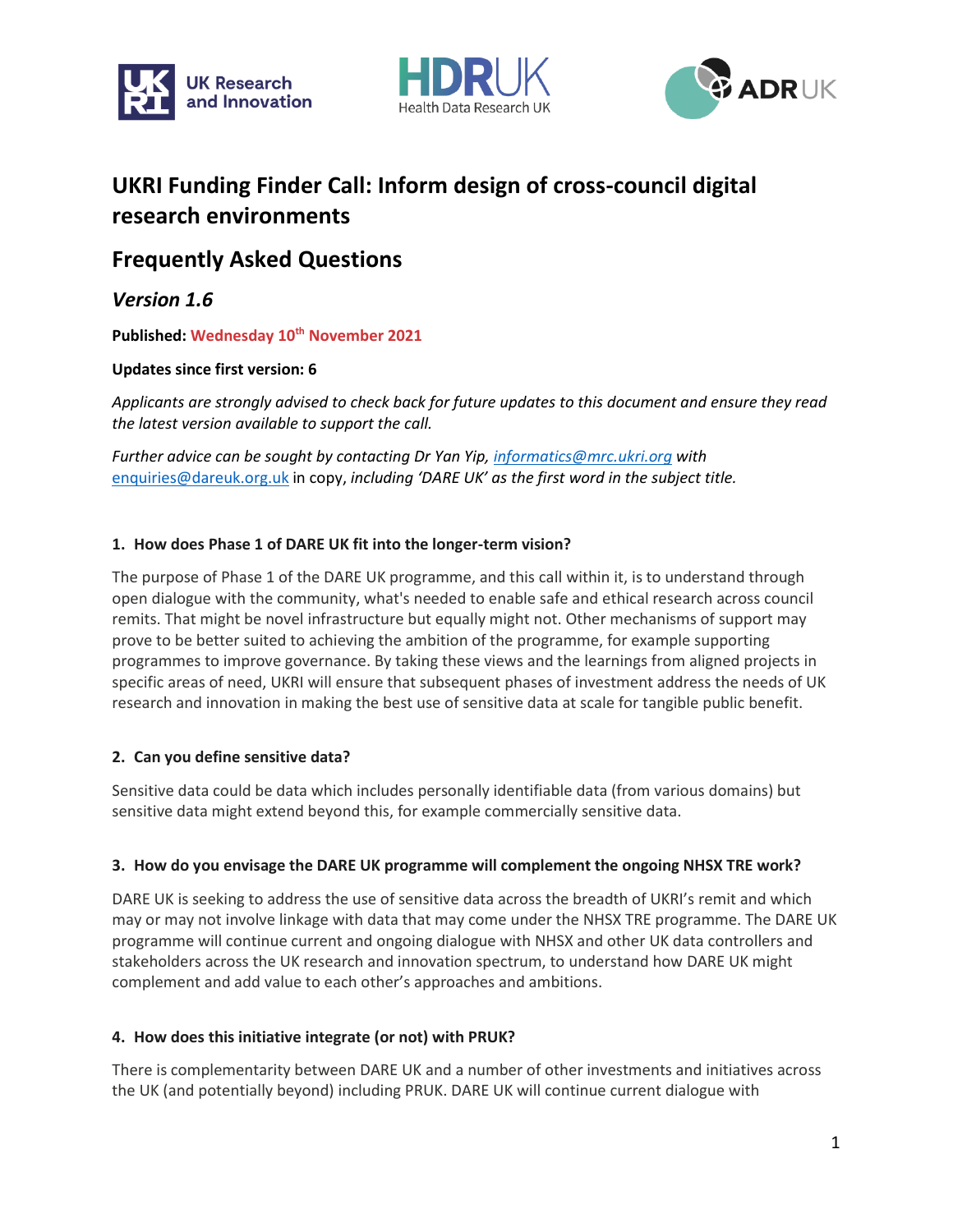





stakeholders to understand how DARE UK fits into this landscape to add value to all parties.

## **5. How will you manage the potential technical proliferation and possible lack of interoperability across partners - will there be an element of need to manage down technical and associated environmental debt in the future?**

Technical proliferation is a big challenge, especially in terms of managing the technical and environmental debt going forward, and will be an ongoing conversation with stakeholders in developing new approaches and infrastructures, including DARE UK.

## **6. The assumptions include "It is ethically and legally feasible and would be trusted by the public". What evidence base do you have for that assumption?**

In the case of using sensitive data for research and innovation, UKRI sees meeting the test of public trust as a reasonable assumption in developing new approaches, evidenced by the rich and ongoing societal debate about such uses. To address this in this call, this includes having approaches where DARE UK can actively involve the public and demonstrate to the public that proposed approaches are trustworthy. As well as including lay members on the independent review Panel for this call, it is one of the reasons why DARE UK is currently recruiting public representatives to sit on the Scientific and Technical Advisory Group and on the Program Board for DARE UK.

Throughout the DARE UK programme, it is our intention to include active public participation to seek to ensure that we deliver this programme and investment in a way that is transparent and trustworthy. When DARE UK publishes recommendations from Phase 1 in August next year, those recommendations will include how we move forward into subsequent phases in a way that maintains and builds on that public involvement and engagement and maintains and builds the trust with wider publics.

## **7. What have been the key lessons learned from similar past sprint projects?**

Sprint projects should be ambitious and addressing difficult but potentially tractable issues but, importantly, with realistic prospects for delivering new insights and learnings. To meet the delivery timeline, applicants need to carefully consider and explain how they can bring the necessary resources to bear (including staff and other resources, e.g., data assets, which may have long lead times if not in place) to deliver a convincing programme of work within the 8-month term of an award (starting  $4<sup>th</sup>$ January 2022).

## **8. Do Principle Investigators (PIs) need to be a senior academic or can others, such as early career researchers, lead projects?**

PIs do not need to be a senior academic and could be an early career researcher or other suitable person. However, at least one of the senior investigators must have a strong track record of grant support or research and innovation outputs, noting the fast-paced delivery and nature of projects that will be supported by this call. Evaluation of the expertise of the delivery team is part of the assessment criteria that will be addressed by the Panel and must be addressed in the proposal.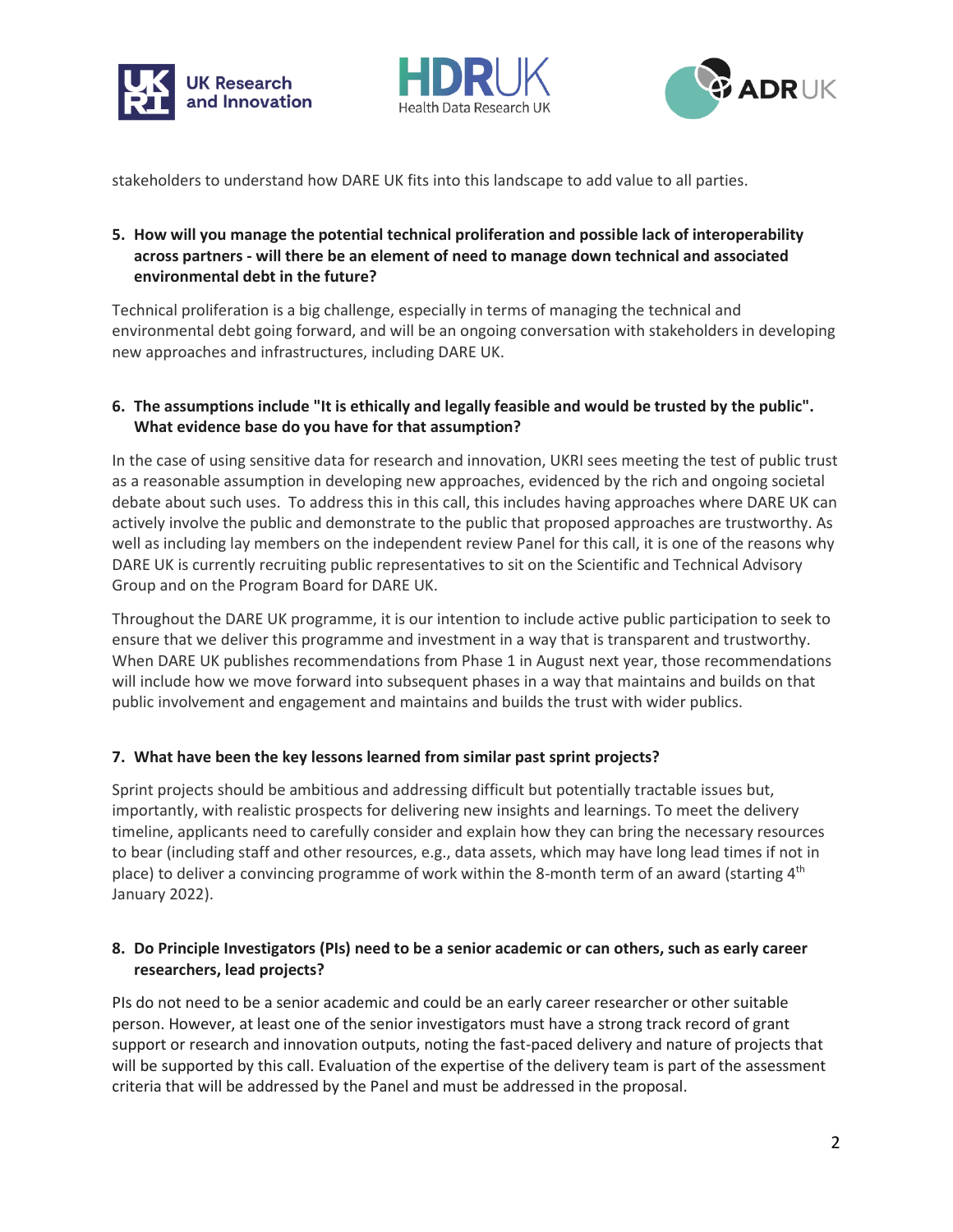





#### **9. Will there be a cap on the number of applications that an institution can submit?**

There is no cap on the number of applications that an institution can submit.

#### **10. Can charity partners support be funded through this call?**

Yes, charities can be funded. Charities can receive 100% of their full economic cost but other rules to be applied:

- they are undertaking research (this may be experimental, theoretical or critical investigation work to gain knowledge, skills or understanding vital to the Project);
- they meet requirements for dissemination of the Project results;
- they include their eligible costs for research purposes in the total research organisation involvement;
- they make sure they are not applying for a grant towards costs which are already being paid by the public purse such as labour and overheads.

## **11.How can interested technology partners meet with TRE providers or recognised researchers/research organisations? Who/how will this be facilitated?**

There is no match-making or facilitation service to bring prospective partners together. You are expected to use your own networks and due diligence to identify opportunities to participate in the call.

## **12. Do you know if organisations actively involved in the TRE environment and putting forth applications will be listed on the HDRUK or UKRI website?**

All applications to this call are submitted in confidence. We will not share information on applicants nor will we be offering match-making or other partnership facilitating services. Details of successful applicants will be published by UKRI. Further details on the successful projects and their progress are expected to be shared on the forthcoming DARE UK website.

#### **13.Do applications have to span remits across all UKRI's Councils and Innovate UK?**

Proposals must have relevance beyond a single UKRI Council/Innovate UK but proposals may or may not address all of these bodies. For example, this may include taking best practise in one Council's area/Innovate UK and demonstrating applicability to another. However, the ambition and utility of the application is part of the assessment criteria that will be addressed by the Panel and must be addressed in the application.

## **14.Are you expecting all projects to address each of the three key areas or focus in on one or two of them?**

Sprint projects do not need to address all three of the key areas and can choose to focus in on one or more of the areas.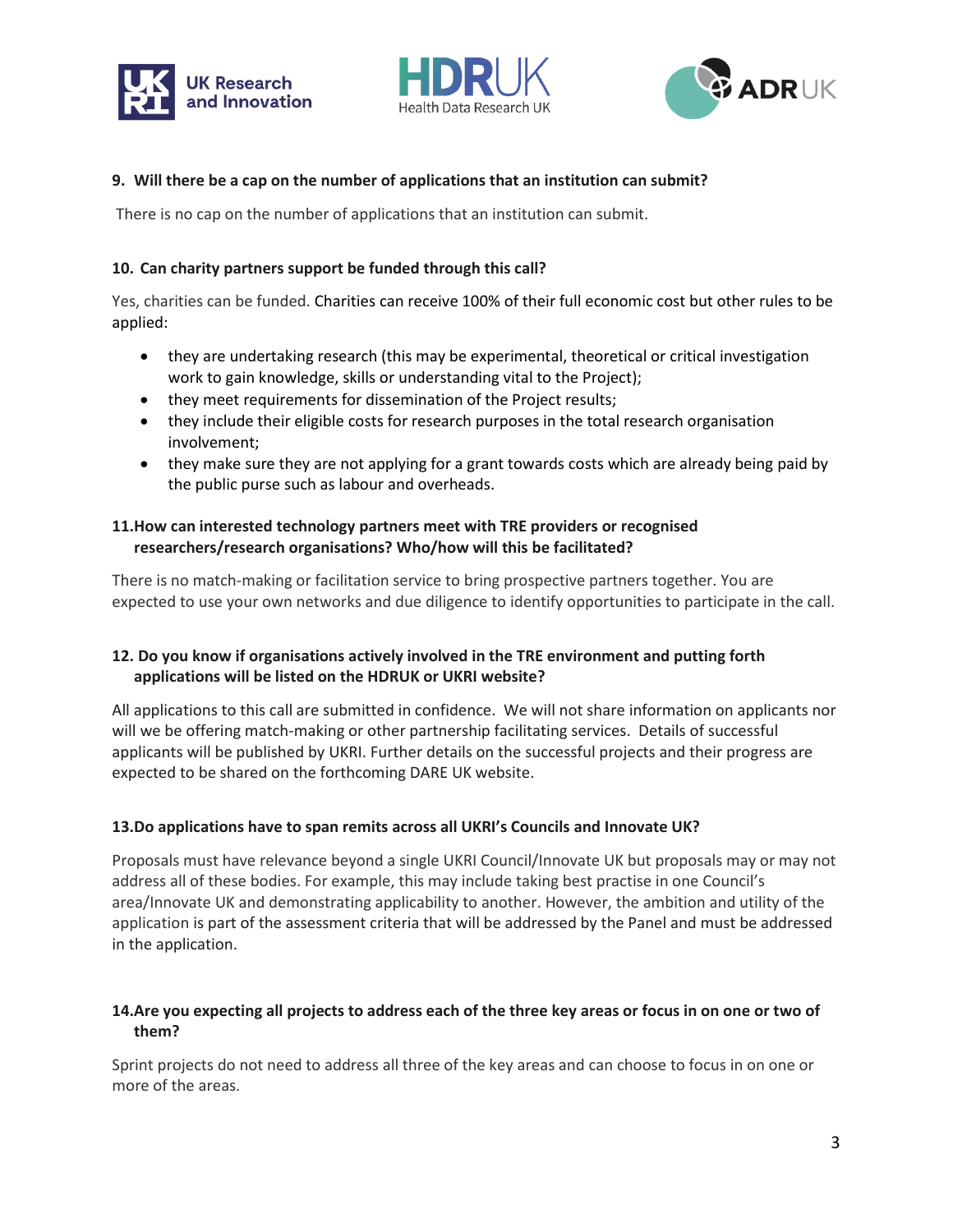





#### **15. With a start of 4th January, are you expecting projects to be extending work already in this area and/or not recruiting new staff?**

The start and end dates of awards and reporting requirements are fixed and not subject to further negotiation. In most cases, it is expected that staff involved will likely be in post and available, as will the resources you need also be readily available. However, should you wish to recruit, or need time to secure other resources, you should provide careful justification and explain how such considerations fit with your project plan and timely delivery of outputs.

## **16.Can existing staff be repurposed to focus on these projects and either have their salary paid or apply for 'backfill' funding to replace them in their other roles?**

We will pay the relevant salary costs of staff working on DARE UK projects where that involvement is outside of the scope of their current funding and duties. We would expect institutions to manage any onward implications for other staff positions arising as a result. Where staff duties and current funding include scope to work on additional projects at no extra cost to agencies otherwise supporting those projects, in this case UKRI, then those staff costs would not be eligible for further support.

## **17.Is the call only looking for technical developments or will applications from groups completing theoretical/practical examples of use cases being tested/implemented be welcomed?**

The call is not just looking for technical developments. As set out in the call specification, DARE UK welcomes use cases, technology demonstrators and those addressing best practice. To note, use cases could be new use cases or they could be reflective, informing future directions of travel.

## **18.For a technology demonstrator project, are you looking for a ready prototype within the 8-month award term or would you accept projects seeking to identify relevant use cases and define specifications of a demonstrator which might address those?**

Whilst the criteria do not preclude development of specifications, proposed delivery of a demonstrable running prototype technology demonstrator is likely to be viewed by the Panel as a stronger proposal than simply developing the specifications of what might be built and what it might be built for.

## **19.Is a sprint project delivering a running prototype more likely to looked on favourably than a 'use case' or governance "best practice" project?**

DARE UK is looking for projects in all three areas and places equal importance on them. See FAQ Q18 which specifically relates to Technology Demonstrator projects only.

## **20.As normal NHS data agreements restrict usage per-project and do not normally allow novel or speculative projects, can you confirm that you expect all data projects to follow their existing agreements?**

Sprint projects are required to fully abide by their existing data sharing and other relevant agreements.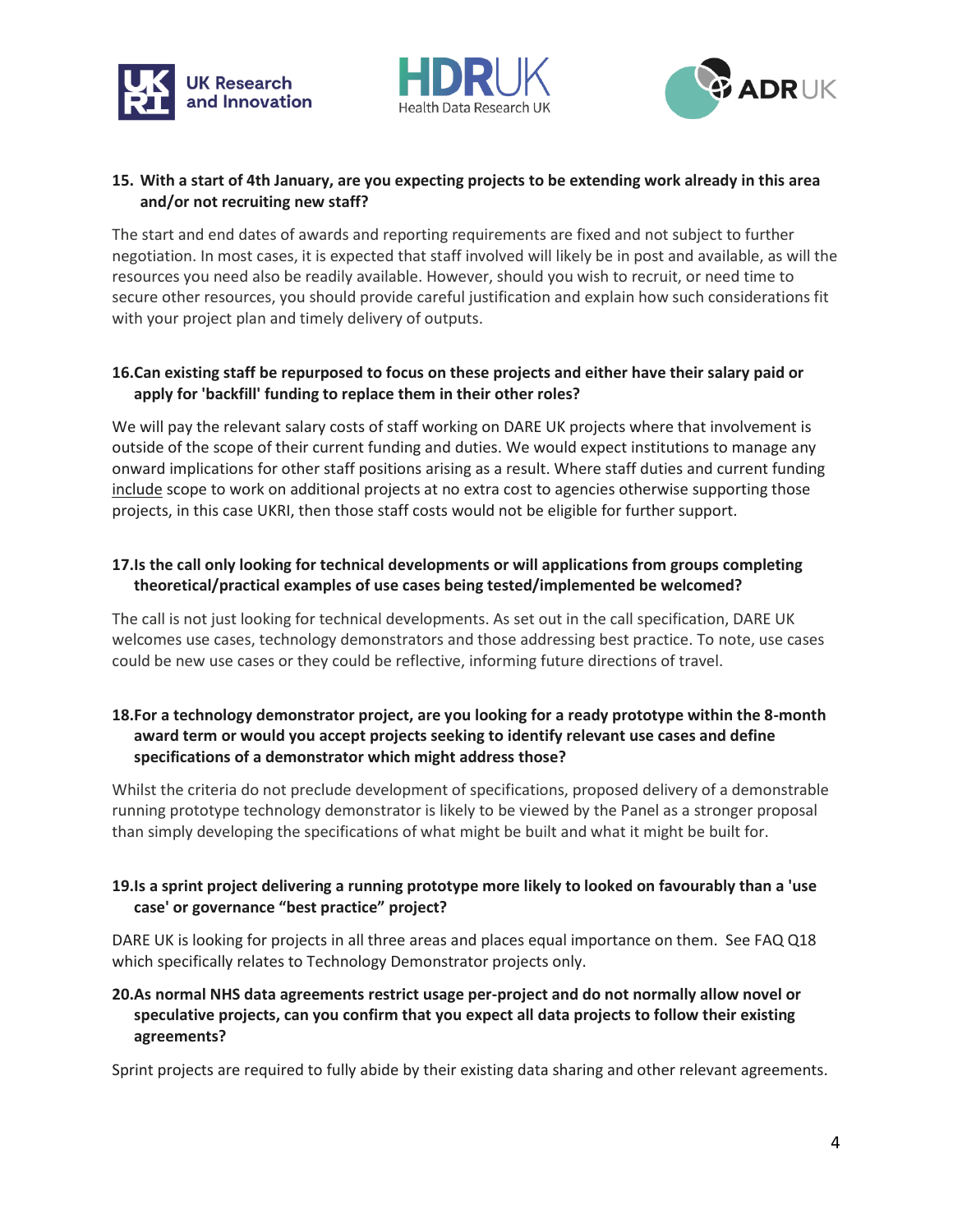





#### **21.Can you define what you mean by "federation"?**

The ability to discover and analyse data held in distinct [Trusted Research] Environments without requiring metadata or data to be aggregated into a common location.

#### **22.To avoid reinventing existing tools unnecessarily, is there a list of tools in use across UKRI remits (e.g. Github repositories) to use?**

Unfortunately, there is no common list of tools. In this instance, we would be looking for projects from teams who are already familiar with tools from one research domain to evaluate their application to data in a different research domain.

## **23.It is stated that federated analyses are "technically possible" but with significant challenges such as data standardisation/harmonisation. Are UKRI open to alternatives?**

Yes. DARE UK is open to exploring new approaches that can achieve federated analyses of sensitive data that may be adopted more widely across the UK.

#### **24.Are any example use cases available?**

DARE UK is looking for novel use cases that span across UKRI remits. Some examples of collaboration (without this implying limitation) across MRC and ESRC can be seen from the [COVID-19 National Core](https://www.healthdatagateway.org/about/national-core-studies-dashboard)  [Studies Programme.](https://www.healthdatagateway.org/about/national-core-studies-dashboard)

#### **25.Can we use synthetic data instead of real data in projects?**

Yes, use of synthetic data to support a project is appropriate.

## **26.Do individual projects need to include public, patient and practitioner involvement and engagement (PPPIE) as well?**

Yes, we would absolutely expect every project to be demonstrating how it will be working with the relevant publics.

## **27.How should proposals balance the need of building on prior work, leveraging in-kind effort (such as institutional investments in TREs and industry contributions) whilst avoiding duplication of effort of work already funded elsewhere?**

DARE UK are looking for projects to make a distinct contribution which can inform the design of later phases of the DARE UK programme. This can extend existing programmes of work provided this DARE UK objective can be met and the request clearly does not duplicate existing funded activity. Whilst leveraging of additional investment to act in concert with UKRI funding would be welcomed, this is not a requirement or assessment criteria in and of itself. Your case for support is an opportunity to set out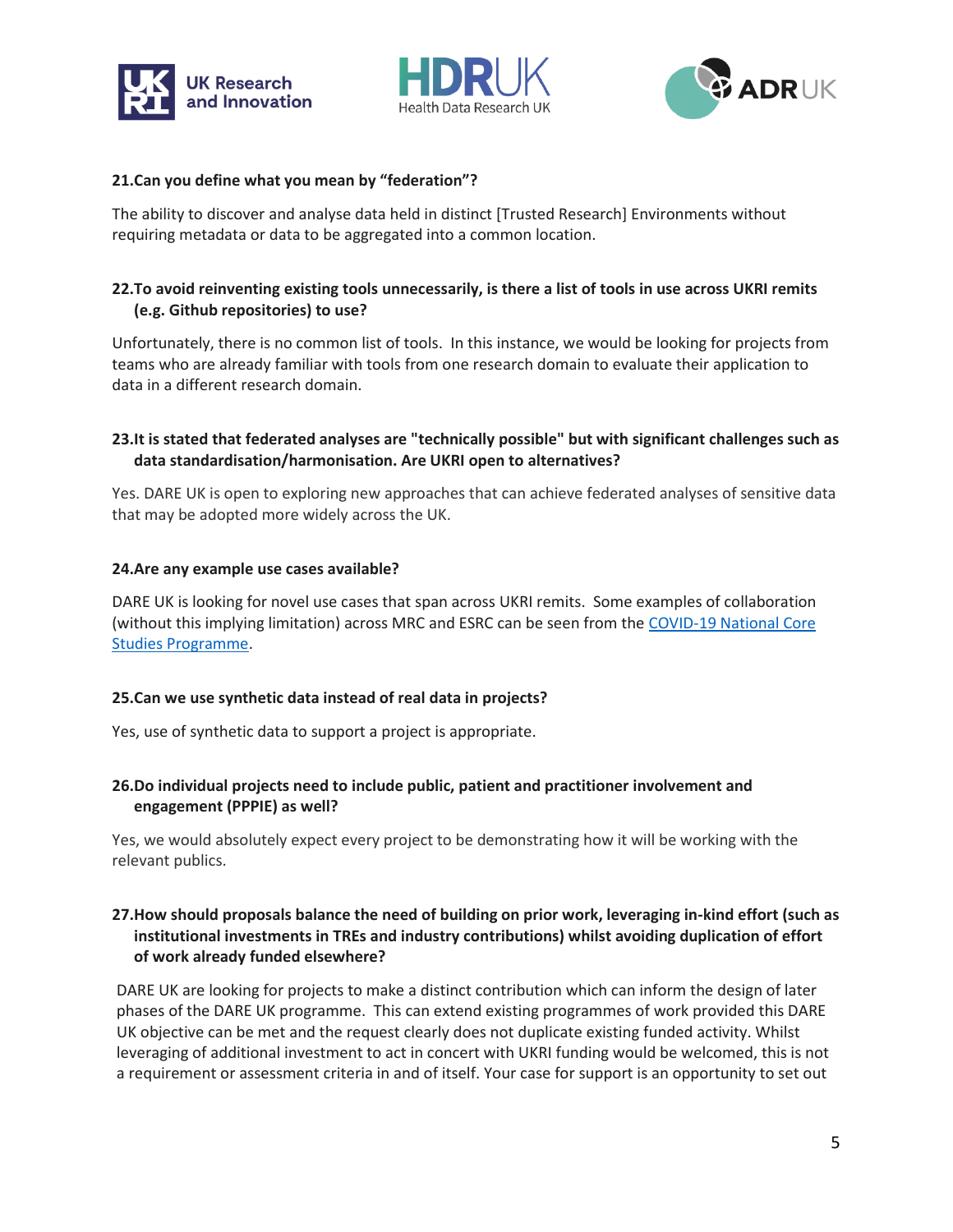





how your proposal will fit alongside other relevant investments which you are involved with.

## **28.Is there an expectation for the level of industrial co-funding support required for individual projects?**

No. The programme is not mandating explicit co-funding/match funding but whilst small and medium enterprises may claim up to 100% of their direct costs, large industry partners are expected to bear their own costs. This opportunity is subject to UK Subsidy Control; please check the industry funding details for this opportunity on the UKRI Funding Finder website.

## **29.What are the assessment criteria and will they be published?**

The assessment criteria are laid out in the call specification on the UKRI Funding Finder.

## **30.How will you mitigate risks that applicants/awardees will only be addressing safe projects likely to only make minor incremental advances in understanding in order to be ready for the January start date?**

The independent Panel will review the ambition of the project proposal for innovation, added value and impact as part of their assessment, recognising that projects still need to be able to start by the  $4<sup>th</sup>$ January and that any necessary resource dependencies should be appropriately addressed within the application and project plan.

## **31.When will applicants be told if they are successful noting the short lead-time to the 4th January 2022 start date?**

We expect to inform successful applicants and issue award letters within a few days of the Panel meeting. Previous experience indicates this is sufficient time to enable institutions and teams to meet the required project start date.

## **32.Where existing HRA / Devolved Nation equivalent approvals need to be amended or new ones sought, or if there is another need to divert attention to COVID related matters, would the Project end of August timeframe be movable?**

Projects are required to deliver to the August timeframe in order for UKRI to be able to plan the next steps for DARE UK. Whilst we appreciate current and future uncertainties relating to the pandemic which may come to bear, requests to extend projects beyond this will be rejected as outcomes would no longer be timely or relevant to the purpose of this call.

## **33. What will the review process look like? Will there be a chance to respond?**

Proposals will be checked for remit and content by UKRI officers, in consultation with HDR UK and ADR UK as needed. There will be an opportunity to clarify/correct minor administrative issues identified during these checks (incomplete or late submissions will be rejected). Complete proposals which are in remit will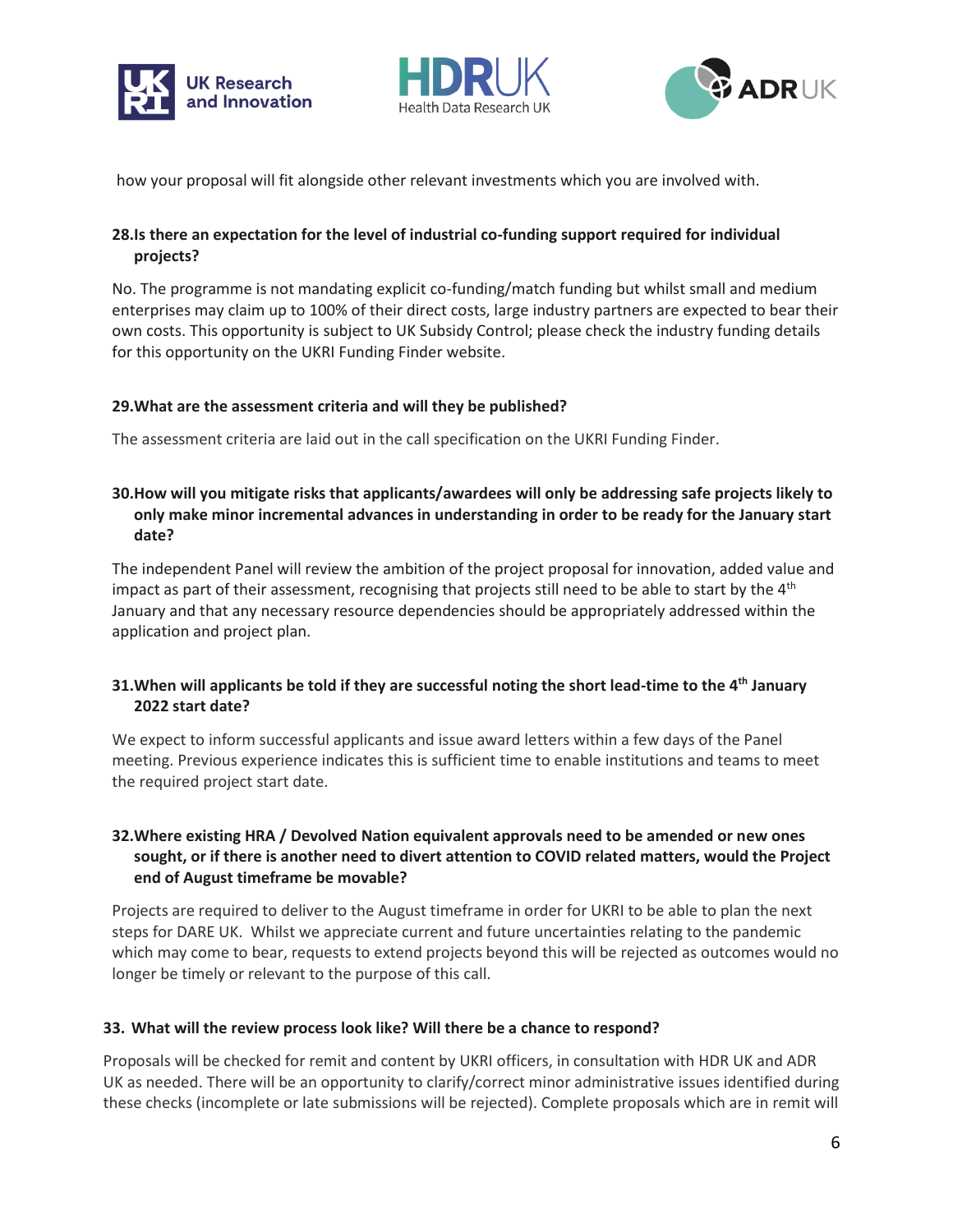





be reviewed by an independent Panel, including lay representation, convened by UKRI specifically for this call. Whilst brief feedback will be provided to explain Panel outcomes, there will be no opportunity for rebuttal; the Panel's recommendations to the Funder are final and not subject to challenge.

## **34. How should applications consider other initiatives that would appear to have an overlapping scope with DARE UK?**

DARE UK is seeking to address the use of sensitive data across the UKRI councils., As such, DARE UK is very aware that there are other complimentary initiatives that share our aims and objectives of improving the trustworthy, secure use of sensitive data across research domains for the public good. It would be advisable for applications to consider how their scope might also align with these other strategic initiatives (for example the NHSX Secure Data Environment initiatives, the National Data Research Cloud and the ONS Integrated Data Service/Platform.).

Please also refer to question 3.

## **35. Should use cases be scientific/academic or relate to health improvement or both?**

Use cases should be either new, real-example, scientific problems or reflect on similar projects that have been previously funded that use data from across UKRI research councils. They will be expected to generate insights that will inform the future development of the DARE UK programme. Please note, this is a UKRI wide initiative and not a health specific programme.

#### **36. Please clarify the definition of cross council or domain collaboration.**

"Domain" refers to the research remits of each of the UKRI Research Councils/Innovate UK and "Cross-Council" to working across those remits.

#### **37. Is there a min population size in mind for this collaboration?**

No, except to bear in mind the aims and objectives of DARE UK and the Sprints within that.

## **38. What does good look like for this collaboration cross sector and is there a minimum in kind investment to be achieved?**

The project team should be appropriately constituted to deliver the proposal; we are not prescribing how that team should be constituted. There is no minimum "in kind" investment required.

#### **39. Can you specify what is meant by novel techniques?**

We are not prescriptive, excepting it must be clear to assessors how such inform the future development of DARE UK.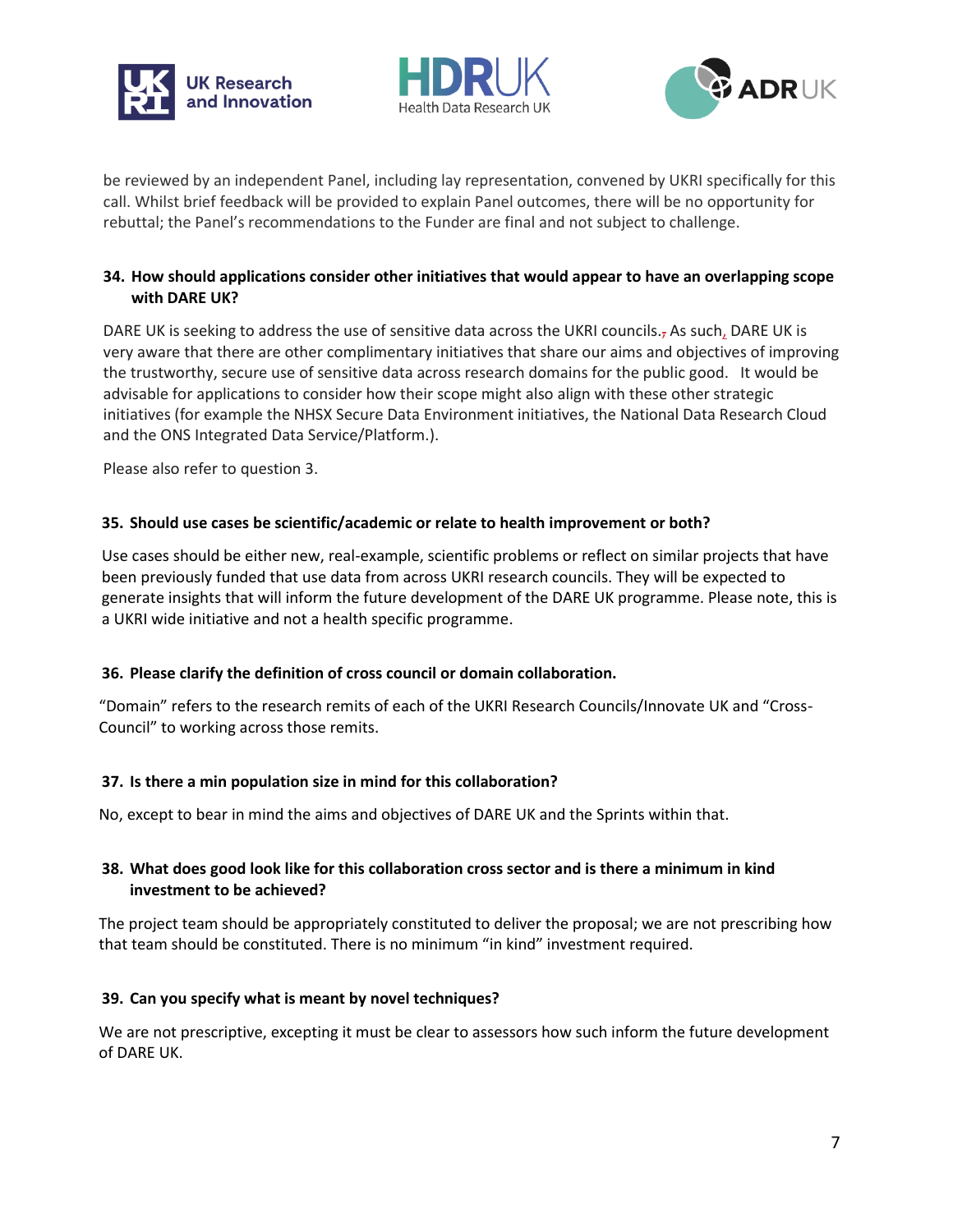





#### **40. Are there key milestones for this funding call?**

The milestones must be defined by applicants in their proposal, noting the timings of the Sprint Days and final reporting requirements.

#### **41. Would a project focused on a use case around Health Improvement be in scope for funding?**

It is possible that a project based on Health Improvement could be within scope but it would need to demonstrate cross council collaboration beyond health data and show innovation, delivering tangible outcomes that will inform later phases of the DARE UK programme.

## **42. Would it be acceptable for a lead institution of an application to include a Co-I from another institution as directly incurred costs on an application?**

Providing the requirements of being evidenced on the basis of "directly incurred" costs are met, this is acceptable. This is a matter for the award's host research organisation to agree as they would need to provide that evidence if required.

## **43. We're working with TRE providers on our project. What is the maximum budget we can allocate against this line item - is this counted against research equipment?**

Costs should be presented either in terms of costs of the service contract (not counted as Research Equipment if subcontracting) or setting out costs against expected headings if a closer working relationship is involved e.g. where the TRE providers are providing intellectual input. Only if the TRE provider is considering purchasing additional equipment to deliver their role and needs to specifically charge this to this proposal, would this count towards the allowed expenditure on Research Equipment. To note, no single item of Research Equipment may cost in excess of £10,000 including VAT and is therefore not considered Capital under UKRI rules.

#### **44. Can you please advise on the shared Intellectual Property requirements? Does this mean that we need to assign IP to UKRI or simply, that we share any source code or outputs as a public good under a creative commons license?**

All findings will be published openly and IP will not be assigned directly to UKRI. However, anything that is produced must be available to be reused by subsequent DARE UK delivery teams under the terms set out in the call specification.

## **45. Is there a requirement for applications to be submitted by consortia or can an application be submitted by a sole organisation?**

No. Please refer to Q38 for more information.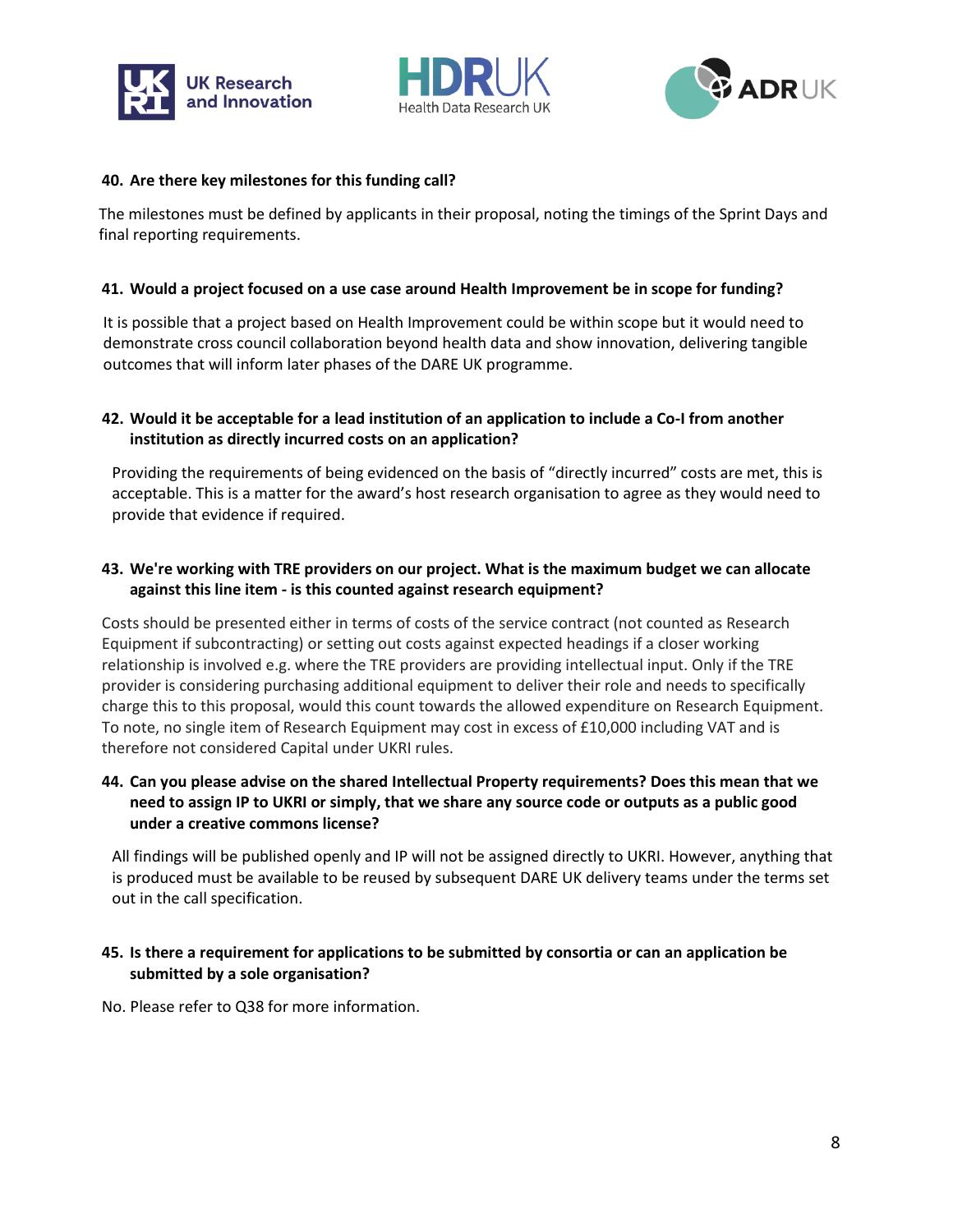





#### **46. Can I confirm that overheads can be requested for Higher Education Institutes?**

HEIs should follow [UKRI guidance for costing proposals.](https://www.ukri.org/councils/mrc/guidance-for-applicants/costs-we-fund/3-1-full-economic-cost-transparent-approach-to-costing/) For this call, MRC will fund 80% of the FEC and the HEI must agree to find the balance of FEC from other resources.

#### **47. In relation to technology demonstrators in the area of the Trusted Research Environments 'Five Safes' principles, would these be expected to address each of the Five Safes or could the application focus on say, one to three of the safes?**

An application does not need to focus on all Five Safes. It could, for example, focus on improvements, especially automation, of one of the Five Safes.

#### 48. **Can you include cost for expenses for PPPIE groups involved in the project**?

Yes.

#### **49. Do technology demonstrators need a research-based case study?**

No. However, the application will need to describe how the technology demonstrator will add value to research use cases.

## **50. Would something novel demonstrated within one council for the sprint that could then be rolled out to other councils be acceptable?**

The focus of DARE UK is establishing an infrastructure that spans the whole breadth of research on sensitive data - for example, economic and social data, physical science data, climate data etc. We are looking at how to move to a more integrated approach to analysing sensitive data across research council domains. A Sprint that focused on a cross-organisational or cross-sector use case but which clearly shows how these address cross-research council use cases would be in scope.

#### **51. You mentioned you are looking favourably on high risk or high return research proposals - can you elaborate more on what you mean in the context of sensitive data?**

We are looking for project risk and not data risk. Projects are expected to push boundaries and should document their risk and mitigations in the submitted risk register. Safe and trusted use of sensitive data is core to the DARE UK mission, so this is expected to be reflected in any proposed use of sensitive data.

#### **52. Is a researcher Co-I allowed for this scheme?**

Yes, in principle, a Researcher Co-I is allowed. However, it will be critical for the required Letter of Support to carefully address the requirements set out in the guidance, particularly as these are fairly short-term projects. In particular, close attention would most likely be paid to the support from the host organisation for the future career development/trajectory towards research leadership beyond the term of this funding.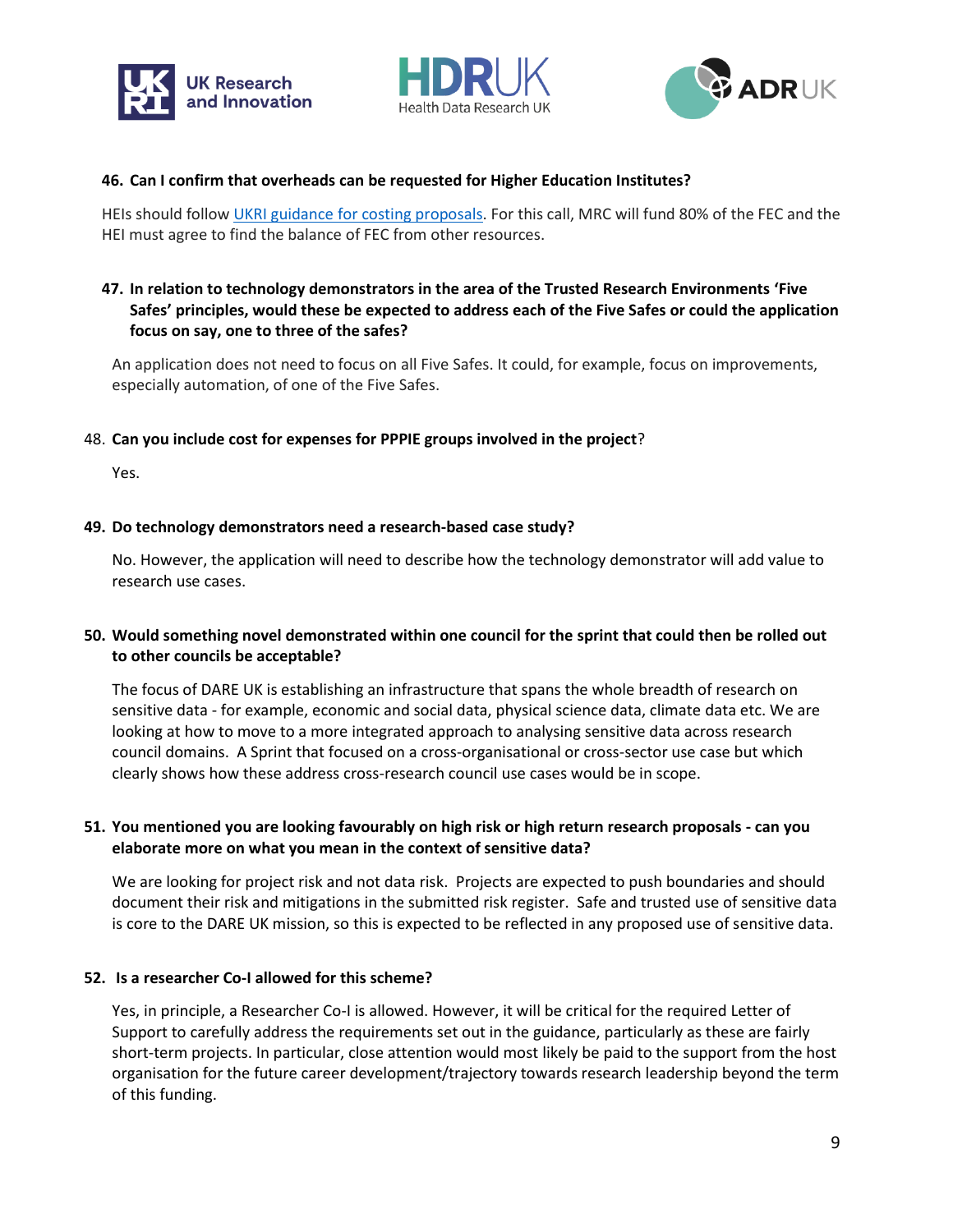





If this is not compelling, then we reserve the right to withdraw this recognition, though the person involved could still be supported otherwise as a member of the wider research staff.

#### **53. Do Heads of Terms only need to be submitted if there are industry partners in our consortium?**

Heads of Terms need to be submitted regardless of industry participation.

**54. Can the costs of international staff/collaborators or international SMEs be included in proposals?**

If the SME has a UK presence (UK registered and bank account for funds deposit), then these costs can be included.

#### **55. How should applications budget for external software development and consultancy? Are the costs fully covered?**

If it is a contracted "service" cost then how much of the costs is covered will depend on who is doing the contracting, for example an application by a HEI would be 80%. An SME to be named as a Co-I (and hence funded at 100%) must have contribution towards the project design, leadership and management and the panel will take this into consideration when assessing the application.

#### **56. Can a single PI submit two applications?**

Yes, a single PI can submit two applications.

#### **57. Are letters of support required from Co-Investigators and partner institutes?**

No.

## **58. If all collaborators have agreed that no sensitive, personal/patient data will be used, generated or stored in the project; does the "Ethics and Data Governance Approval" section of the application still need to be completed?**

If no ethics approvals are needed, please include a statement detailing that no sensitive data will be used.

#### **59. Is it possible to include salary inflation in the budget?**

Yes. However, please note that these awards are of short duration so indexation may not be relevant.

## **60. Is it possible for a sprint project to span 7 months, with a later start from 1st February for exampleinstead of the stipulated 4th January start with an 8 months project span?**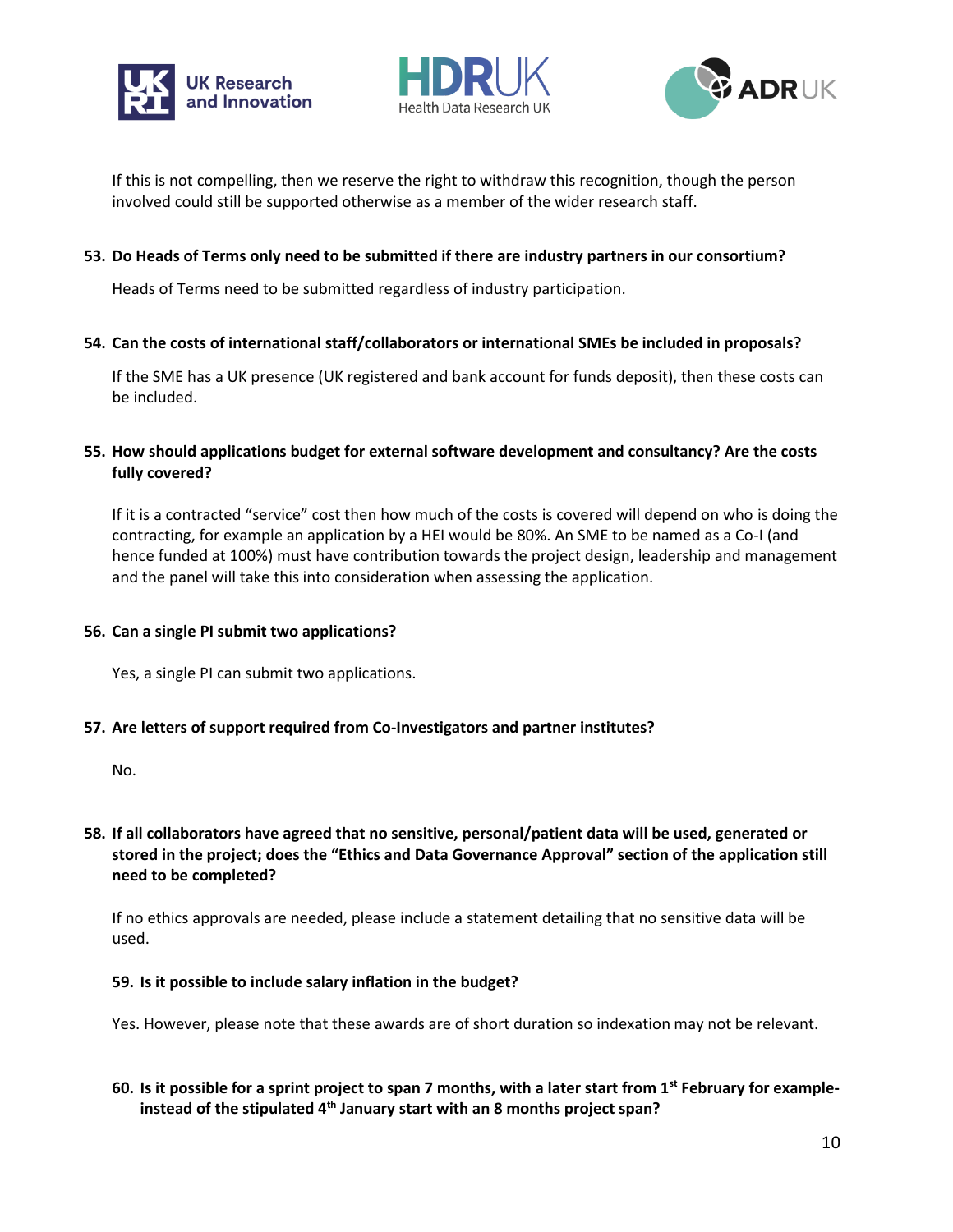





No. It is important that all projects work collaboratively as a portfolio, meeting key milestones and informing the progressive design of phase 2. Therefore, they must stick to the same timeline of a  $4<sup>th</sup>$  of January start.

## **61. Can an international Co-I and its associated costs be included?**

Yes, this is possible. However, prior approval must be sought from the UKRI programme manager. If you require approval for this please send an email to [informatics@mrc.ukri.org](mailto:informatics@mrc.ukri.org) with DARE UK in the subject line.

## **62. Please can you clarify what is expected in the "Heads of terms" and "Ethics and data: governance approval" sections of the application.**

All applicants will need to submit Heads of terms so we can check the proposed approach does not breach our proposed IP approach, for example. It is the responsibility of the Lead Applicant to ensure that the Heads of Terms are reflected in the final Consortia Agreement and that the proposed of Heads of Terms is understood and agreed to by the members of the consortia.

The Ethics and data: governance approval section is for an applicant to declare any identified legal, ethical and governance issues and describe how these will be managed. If no ethics approvals are needed, please include a statement detailing that no sensitive data will be used.

## **63. As part of the Heads of Terms document, do institutional affiliations and signatures from all members of the proposed consortium need to be included?**

It is the responsibility of the Lead Applicant to ensure that the Heads of Terms are reflected in the final Consortia Agreement and that the proposed Heads of Terms is understood and agreed to by the members of the consortia. Whilst we do not require formal signatures in the Heads of Terms, they would be helpful in providing reassurance.

## **64. We are a mixture of academics and IT SMEs – what is the usual protocol for naming co-applicants? Are the industry partners considered contractors/service providers, or would they usually be named co-applicants?**

This depends on the role that the IT SMEs will play in the project.

If they are named as a contracted "service", then the costs covered will depend on who is doing the contracting, for example an application by a HEI would be 80%.

For an SME to be named as a Co-I/co-applicant (and hence funded at 100%), they must make a significant contribution towards the project design, leadership and management and the panel will take this into consideration when assessing the application.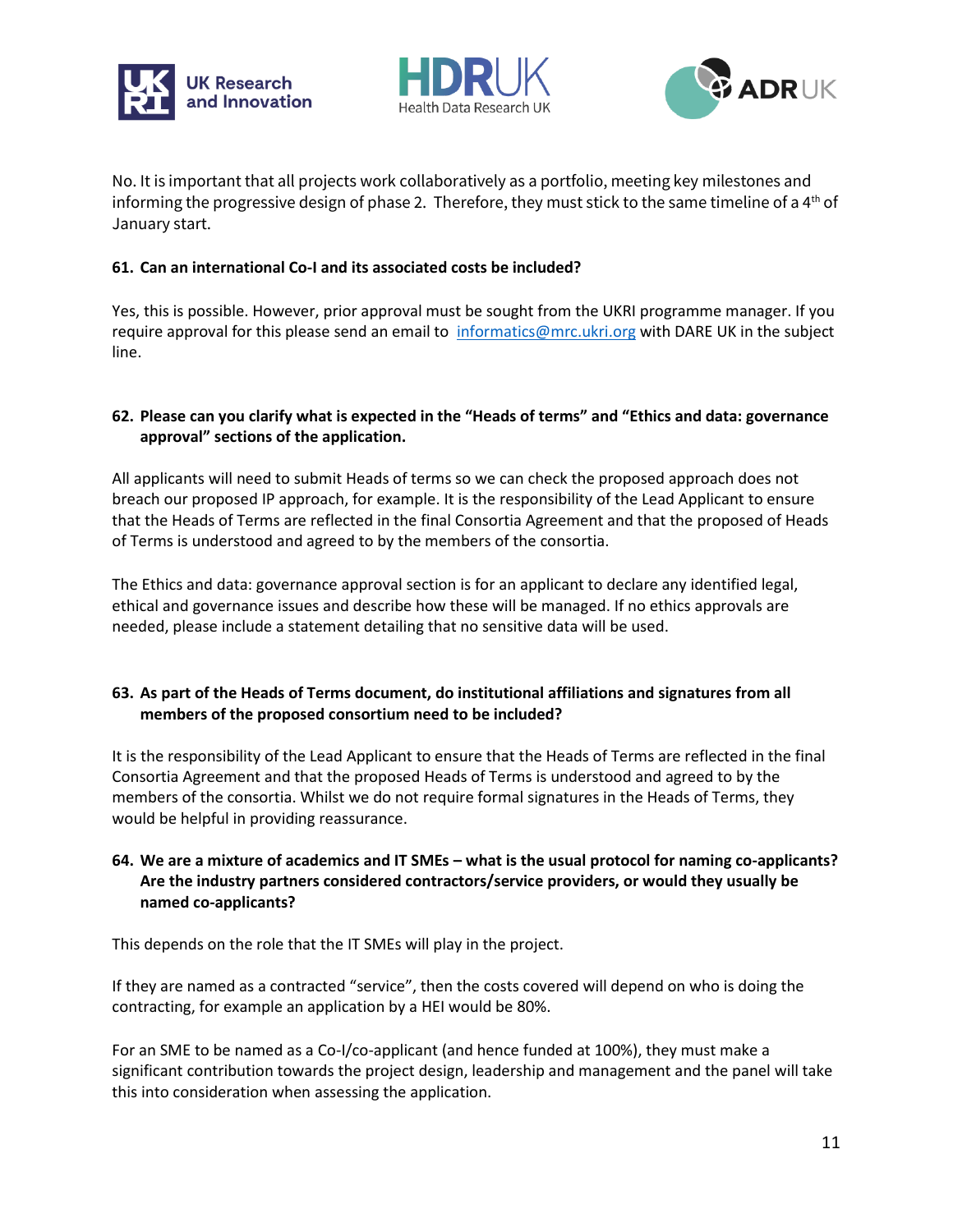





#### **65. What costs can UKRI core funded institutions claim?**

Advice should be sought on a case-by-case basis by contacting the UKRI programme manager by sending an email to [informatics@mrc.ukri.org](mailto:informatics@mrc.ukri.org) with DARE UK in the subject line.

#### **66. Can any amendments be made to the IP guidelines set out in the funding call?**

The objective of the DARE UK Sprint Exemplar Projects is to inform the design and delivery of Phase 2 and subsequent phases of the DARE UK programme. The IP guidelines in the call are intended to ensure that all results, outputs, and artefacts developed through this programme are available unencumbered for use by the DARE UK Phase 1 delivery team to develop the design and business case for Phase 2, and that they can subsequently be used by the delivery team that is appointed for DARE UK Phase 2 and beyond.

The awards will therefore include a set of IP clauses consistent with the call outline and UKRI practice. We would not be in a position to accept modified clauses that could potentially restrict use by either the current or future delivery teams, or that would restrict licencing options on those assets as might be the case, for example, with LGPL licencing.

## **67. If an SME in a proposed project is expected to be an active participant in the project and a 'collaborator', are we expected to include VAT in their costing, using the DARE Industry Partner Finance Form, or are their costs exempt from VAT as a collaborator?**

Applicants are responsible for seeking their own VAT advice. All sums requested should be inclusive of non-recoverable VAT. Awards will not be supplemented if the VAT position laid out in the proposal is incorrect.

## **68. If an SME is providing a fee for service, should they be paid as a subcontractor from one of the collaborating partners and can they still be paid at 100% FEC?**

For an SME to be named as a Co-I and hence funded at 100%, they must have intellectual contribution towards the project design, leadership and management, otherwise they should be treated as subcontractors. If sub-contractors are engaged through fee for service, the relevant FEC rate of the contracting organisation will apply.

## **69. Does the funding limit of £400,000 refer to 100% FEC or take into account the relevant FEC rates for each participant and are these costs indexed?**

The maximum cash-limited award you would receive is £400k taking into account the varying FEC rate that may apply across your partners.